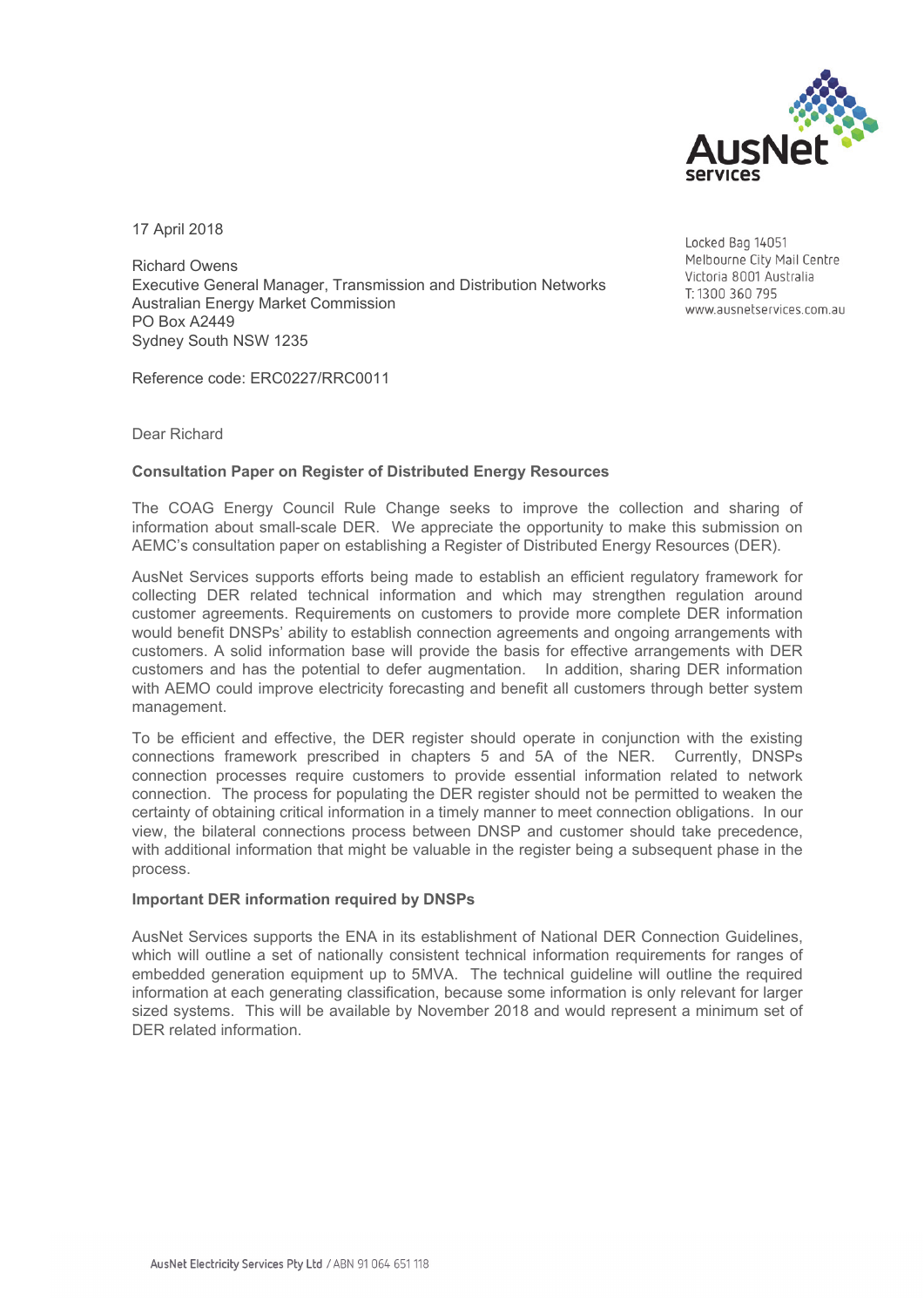Without seeking to presuppose the information requirements in the National DER Connection Guidelines we suggest at a high level the following DER information is valuable:

- Generation unit, battery and inverters rated capacity in kVA;
- Generation type and whether it is induction or synchronise;
- AS4777, other inverters settings;
- Inverter make and model:
- Whether the battery is AC or DC connected;
- Battery system capable of providing an uninterrupted power supply (UPS) when the premises is temporarily disconnected from the distribution network;
- Standby (or backup) generation that is not grid connected;
- Demand response capacity, including loads with AS4755 Demand Response Enabling Devices.

Attached in Appendix B is an example of the information form we request from customers applying to install and connect embedded generation to our network.

## **Incentive or enforcement framework to provide DER information**

DNSPs currently lack practical mechanisms to participate in enforcement of customers' obligations to seek connection agreements for new or altered DER assets at their premises. The DER register should address this issue through a range of enforcement mechanisms including:

- Publishing Rules that communicate in plain language customer requirements to advise the DNSP of additions and changes to solar, battery, inverter and other DER systems.
- Metering Coordinators and Metering Providers could suspend the "export to the grid" channel ('b') until the customer obtains a connection agreement by reconfiguring the meter (or not reconfiguring the meter). This would mean the customer does not receive the benefits from their exports until they properly register their DER. Although it would require a change to NER  $7.8.2(a)(7)$  requiring MPs to separately record bidirectional energy flows.
- Consideration of the feasibility of a temporary disconnection of customers whilst their export materially infringes the power transfer capacity set out in the connection agreement and causing network service impacts.
- Installation accreditation bodies ensure connection agreements with the DNSP are properly sort prior to connection of embedded generation.

It is important to establish a framework that motivates customers to cooperate with their DNSPs. Otherwise when the hosting capacity of the network is reached, customers will start losing the benefits of their DER systems due to voltage variation issues causing connected inverters to trip-off for a period of time.

The table of our stakeholder feedback to selected questions is attached in Appendix A.

If you have any queries about any of the positions outlined in this submission, please do not hesitate to contact Justin Betlehem on 03 9695 6288.

Yours sincerely,

Kehin Gebert

Kelvin Gebert **Manager Regulatory Frameworks**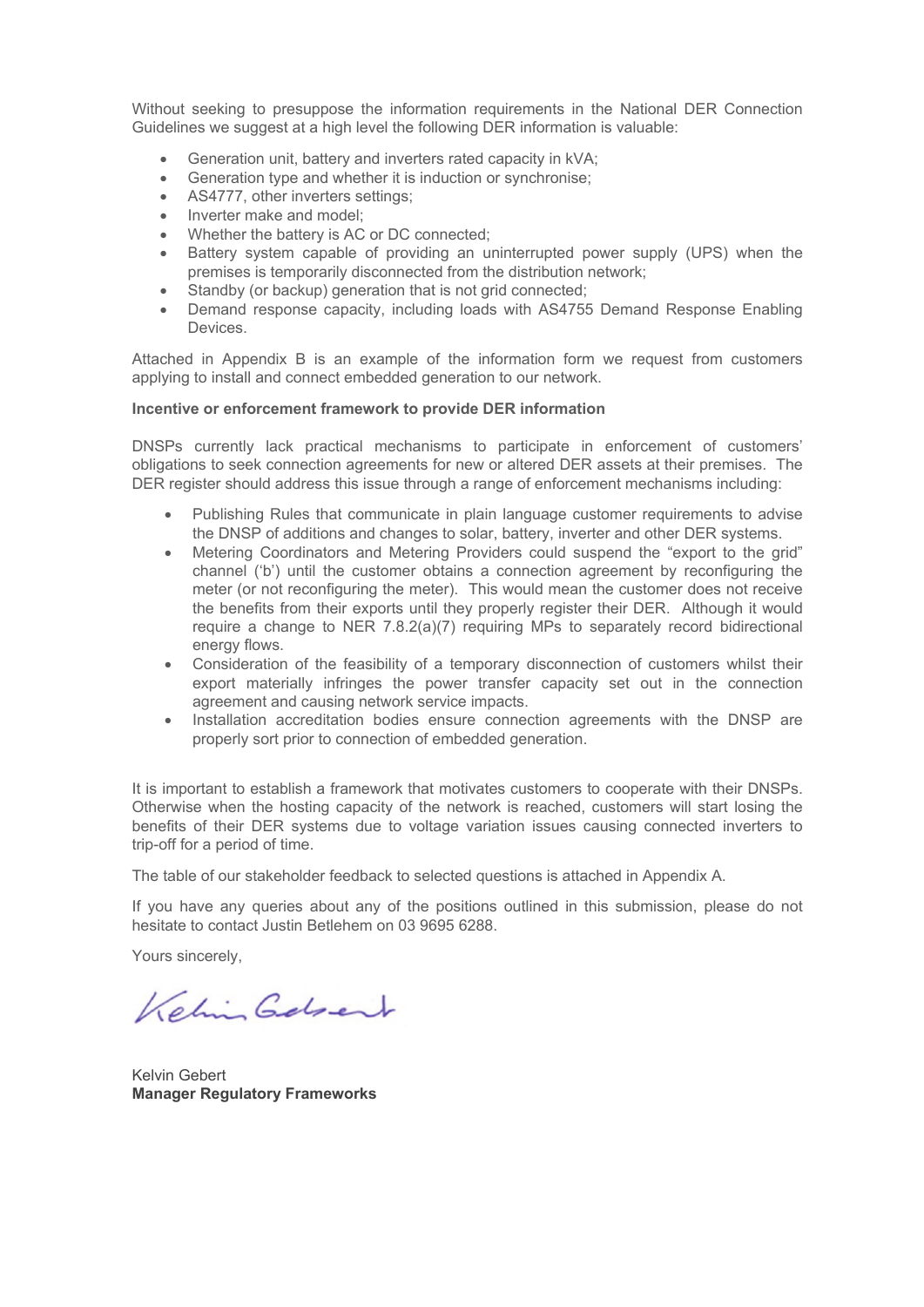| ſ      |
|--------|
| Ì<br>í |
| C<br>S |
| Ć      |
|        |
| į      |

# AusNet Services stakeholder feedback table **Appendix A AusNet Services stakeholder feedback table**

| Questions |                                                                                                                                                         | <b>Feedback</b>                                                                                                                                                                                                                                                                             |
|-----------|---------------------------------------------------------------------------------------------------------------------------------------------------------|---------------------------------------------------------------------------------------------------------------------------------------------------------------------------------------------------------------------------------------------------------------------------------------------|
|           | Chapter 5 – Section 5.1.1 – Benefits of a register                                                                                                      |                                                                                                                                                                                                                                                                                             |
| က်        | What are the likely uses of a distributed energy resources register?                                                                                    | DER register, insofar it is more than the DNSP's register of EG connection<br>Generation (EG) connection agreements and store the information. A<br>DNSPs collect DER information in the form of agreed Embedded<br>AEMO for energy forecasting;<br>agreements, is likely to be used by:    |
|           |                                                                                                                                                         | Government authorities wishing to track uptake;                                                                                                                                                                                                                                             |
|           |                                                                                                                                                         | flood where electricity storage is present and potentially causing<br>Potentially by emergency services in the responding to a fire or<br>the customers electrical installation to be live, even if it is<br>disconnected from the distribution network;                                    |
|           |                                                                                                                                                         | provided to DNSPs for the purpose of establishing connection<br>Correlating information in the DER register with information<br>agreements for embedded generation.                                                                                                                         |
|           |                                                                                                                                                         | agreeing to its connection to the network. The DNSP's network may not be<br>able to transport the electricity generated to other consumers without<br>DNSPs require information for prospective DER installation before<br>excessive voltage variations (typically excessive voltage rise). |
|           |                                                                                                                                                         | consumers without excessive voltage variation or thermal constraints is<br>The capability for DNSPs to transport electricity generated to other<br>known as hosting capacity.                                                                                                               |
| 4.        | Energy Council, namely:<br>How, and to what extent, could the static information provided by a DER<br>register meet the objectives outlined by the COAG |                                                                                                                                                                                                                                                                                             |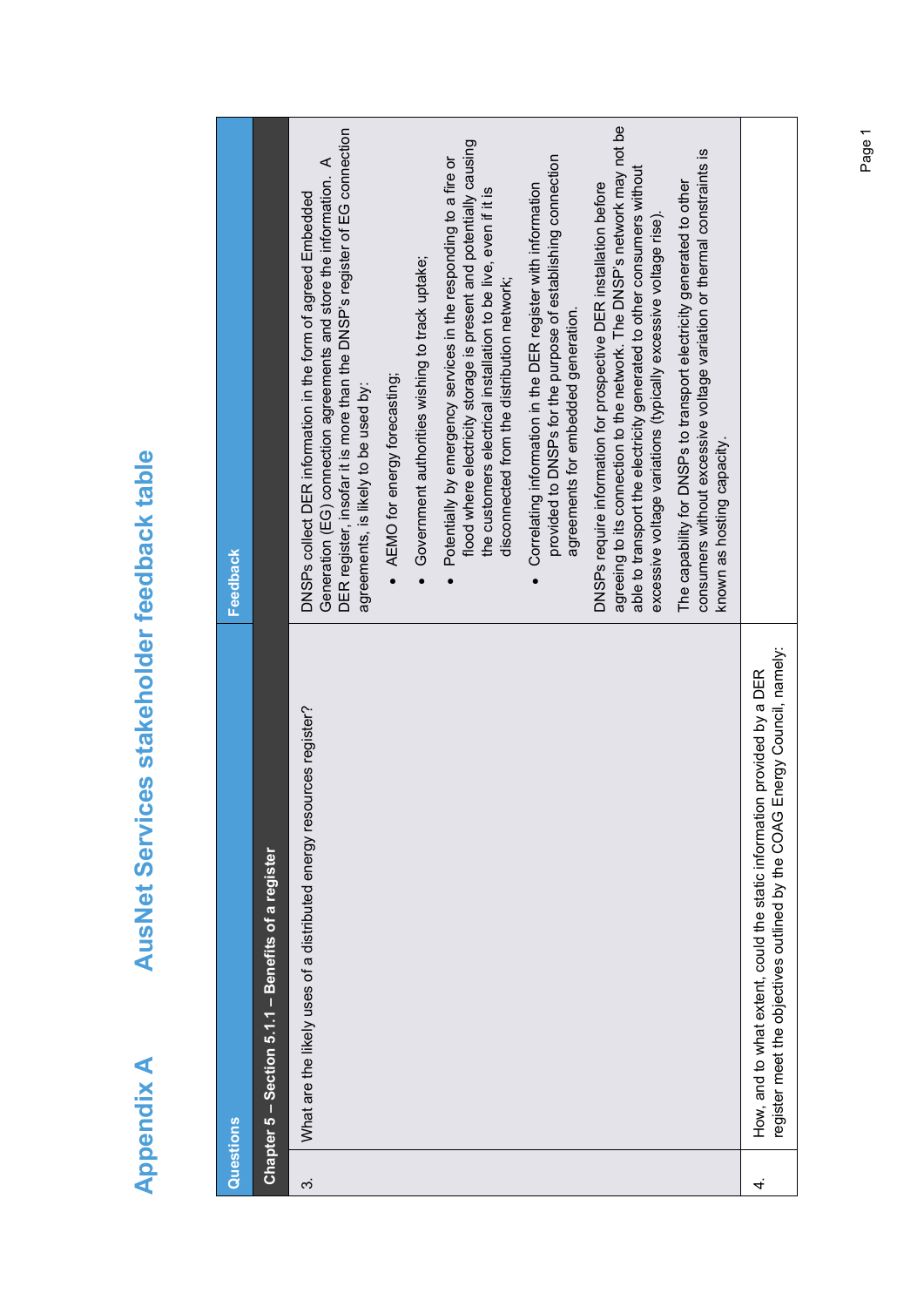|      | Questions                                                                                                                                              | <b>Feedback</b>                                                                                                                                                                                                                                                                                                      |
|------|--------------------------------------------------------------------------------------------------------------------------------------------------------|----------------------------------------------------------------------------------------------------------------------------------------------------------------------------------------------------------------------------------------------------------------------------------------------------------------------|
|      | more accurate load forecasting?<br>a                                                                                                                   | No position provided in respect to this question                                                                                                                                                                                                                                                                     |
|      | improving AEMO's ability to manage power system security during<br>credible contingency, protected and non-credible contingency<br>events?<br><u>ය</u> | No position provided in respect to this question                                                                                                                                                                                                                                                                     |
|      | s of the technical envelope<br>improving AEMO's ability to set the bound<br>at an efficient level?<br>$\widehat{\circ}$                                | No position provided in respect to this question                                                                                                                                                                                                                                                                     |
|      | estment?<br>d) improving efficient market and network inv                                                                                              | The vast majority of DER systems installed are solar systems, and hence<br>consumption on the distribution network, especially rural areas prone to<br>are passive in nature. Generation does not normally coincide with peak<br>costly                                                                              |
|      |                                                                                                                                                        | voltage rise and causing the need for costly network augmentation. This<br>In fact, the increasing take-up of solar systems is causing excessive<br>investment only benefits the customers generating and needing the<br>network to transport the electricity to other customers.                                    |
|      |                                                                                                                                                        | demand response is available as a network support service the DNSP may<br>these costly impacts could be avoided. Additionally, if battery storage or<br>be able to defer the need for network augmentation associated with load<br>However, if DER were coordinated to avoid excessive voltage variations<br>growth. |
| ່ເດ່ | resources register could<br>Are there any other ways that a distributed energy<br>benefit the National Electricity Market?                             | No position provided in respect to this question                                                                                                                                                                                                                                                                     |
| 6    | What features does a register need to have in order to meet the objectives<br>outlined by the COAG Energy Council?                                     | The key feature of the DER register is that it should be efficient and avoids<br>unnecessary handling of information provided by installers and customers.                                                                                                                                                           |
|      |                                                                                                                                                        |                                                                                                                                                                                                                                                                                                                      |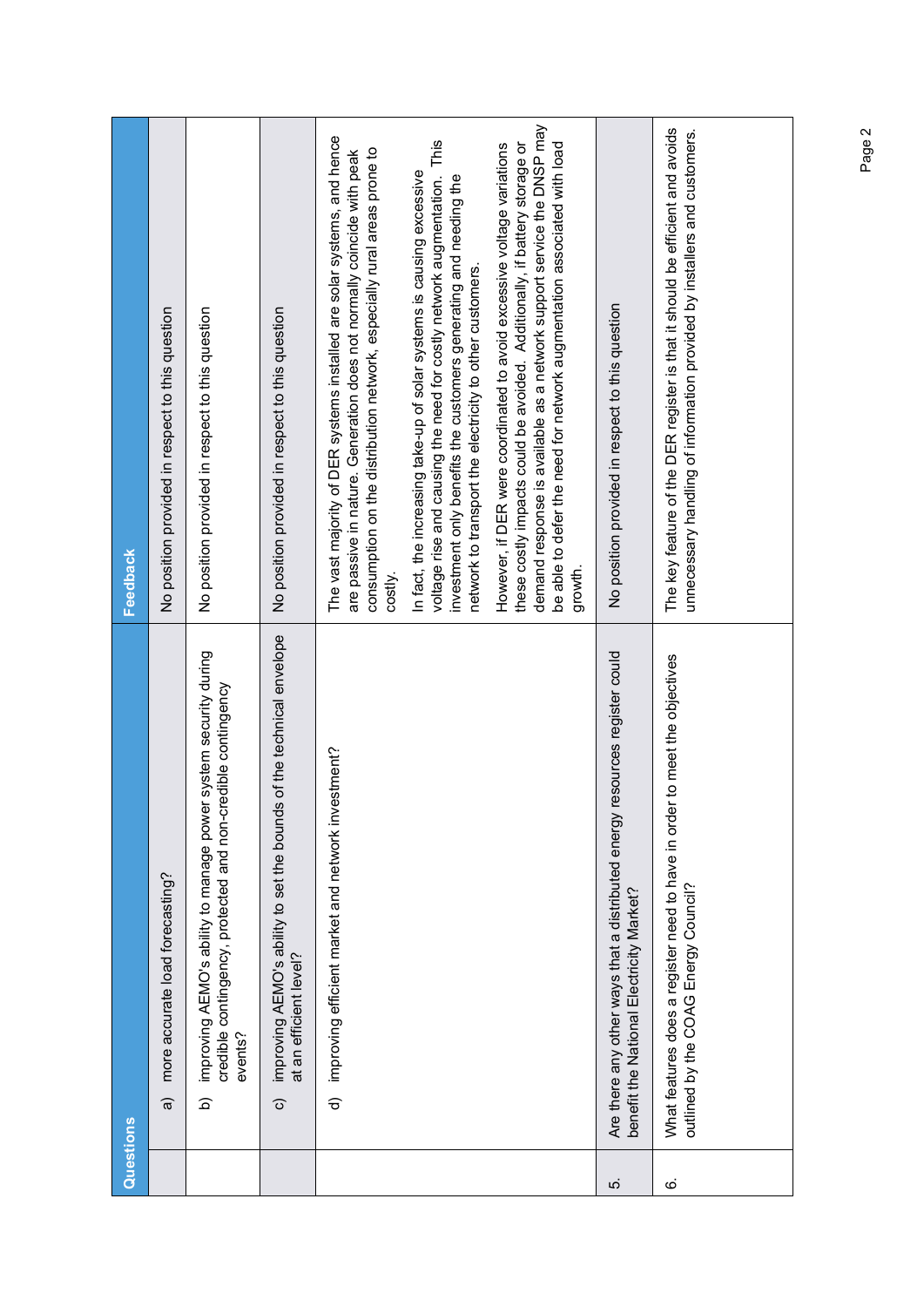|                  | Questions                                                                                                                                                  | <b>Feedback</b>                                                                                                                                                                                                                                                                                                                                                                                                                                                                                                                                                                                                                                                                                                             |
|------------------|------------------------------------------------------------------------------------------------------------------------------------------------------------|-----------------------------------------------------------------------------------------------------------------------------------------------------------------------------------------------------------------------------------------------------------------------------------------------------------------------------------------------------------------------------------------------------------------------------------------------------------------------------------------------------------------------------------------------------------------------------------------------------------------------------------------------------------------------------------------------------------------------------|
|                  | Chapter 5 - Section 5.1.2 - Expected costs                                                                                                                 |                                                                                                                                                                                                                                                                                                                                                                                                                                                                                                                                                                                                                                                                                                                             |
|                  | in the collection of useful<br>What costs do you believe would likely be involved<br>data about DER?                                                       | connection application in the same way it is collected today, making the<br>Installers or customers could provide the information to the DNSP in a<br>data collection for the DER Register at minimum additional cost.                                                                                                                                                                                                                                                                                                                                                                                                                                                                                                      |
| $\dot{\infty}$   | Do you agree with the costs identified by Jacobs for different stakeholders? If<br>not, why?                                                               | AEMO. These systems will require interface changes in order to transact<br>The costs identified by Jacobs for the National Storage Database did not<br>providing DER information to AEMO or receiving DER information from<br>ensure information is fit for purpose and relevant, these updates do not<br>transact this information with AEMO systems. So whether DNSPs are<br>include system interface changes with AEMO systems (e.g. MSATS).<br>Although DNSPs are updating systems that store DER information to<br>this information either via MSATS or another AEMO hosted system.<br>The DNSPs databases for storing DER information do not currently<br>include legitimate costs for Ancillary Database adjustment. |
|                  |                                                                                                                                                            | Additionally, the costs assigned to DNSP random auditing protocols do not<br>program across the National Electricity Market (NEM). More cost efficient<br>alternatives to random audits, such as advanced data analytics of interval<br>appear to adequately cover an ongoing statistically significant audit<br>metering data should be considered.                                                                                                                                                                                                                                                                                                                                                                        |
| တ                | further quantification (in monetary terms) of any of costs likely to manifest?<br>Are stakeholders able to provide data or case studies that would support | additional cost to comply with the new regulatory obligations. Although the<br>The rule change which initiated the implementation of the Power of Choice<br>changes associated with a centralised DER register, it is likely to be<br>scope of the DER register changes is less than half of the expected<br>(PoC) B2B and MSATS procedures resulted in DNSPs incurring an<br>significant.                                                                                                                                                                                                                                                                                                                                  |
| $\overline{0}$ . | How might the nature and magnitude of these potential costs change over<br>time?                                                                           | once off in nature. However, the cost auditing the DER register information<br>The costs associated with changing market system interface are largely<br>is ongoing                                                                                                                                                                                                                                                                                                                                                                                                                                                                                                                                                         |
|                  | Chapter 5 - Section 5.2 - Governance                                                                                                                       |                                                                                                                                                                                                                                                                                                                                                                                                                                                                                                                                                                                                                                                                                                                             |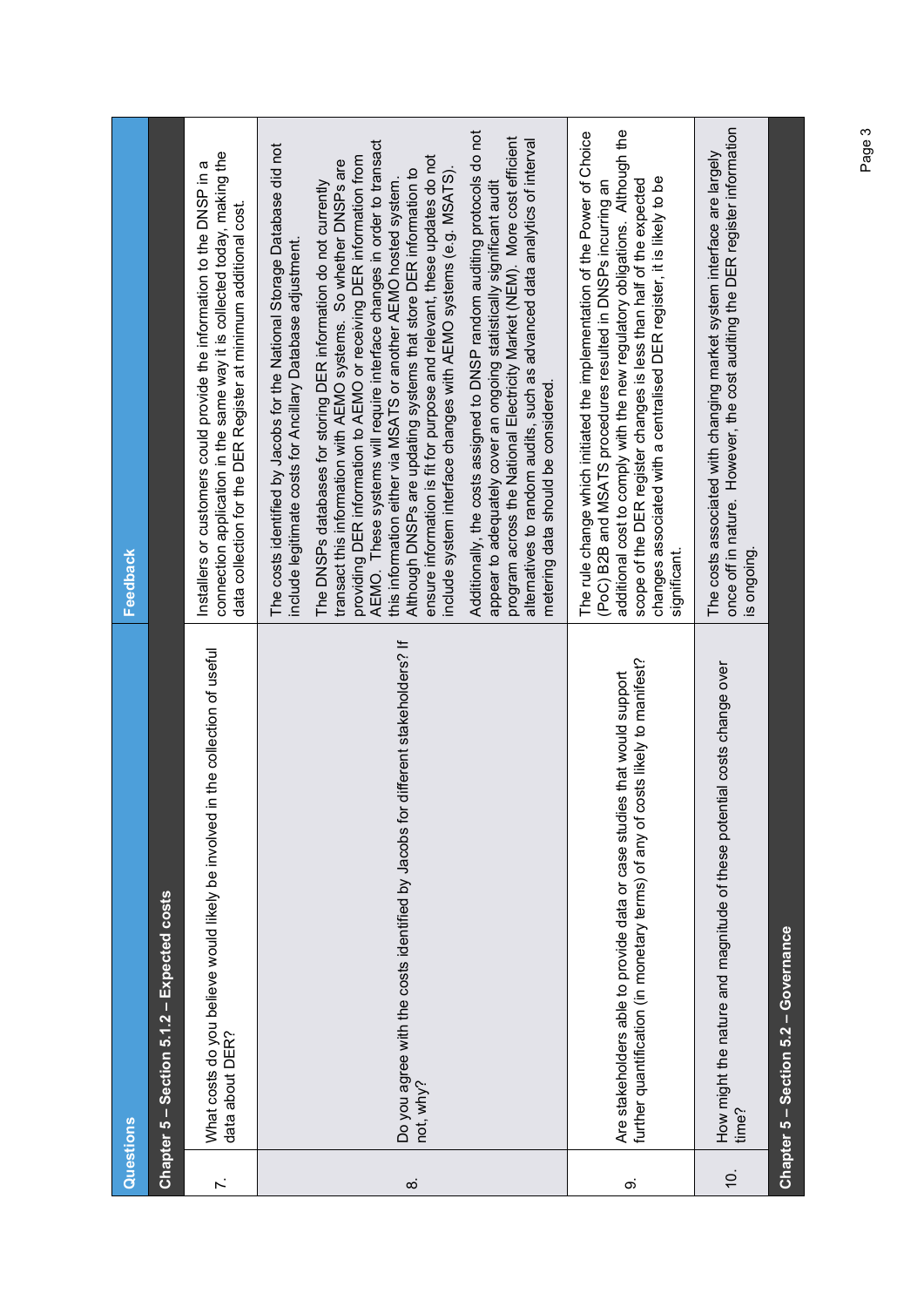| Questions        |                                                     |                                                                                                                                                                                                                  | <b>Feedback</b>                                                                                                                                                                                                                                                                                                                                       |
|------------------|-----------------------------------------------------|------------------------------------------------------------------------------------------------------------------------------------------------------------------------------------------------------------------|-------------------------------------------------------------------------------------------------------------------------------------------------------------------------------------------------------------------------------------------------------------------------------------------------------------------------------------------------------|
| $\overline{1}$ . | Please comment on the suitability of the following: |                                                                                                                                                                                                                  |                                                                                                                                                                                                                                                                                                                                                       |
|                  | କ                                                   | Should 'small scale' systems be limited to generation systems below<br>imposed (e.g. a minimum<br>capacity or a threshold in MVh for energy storage)?<br>5 MW? Should any further limitations be                 | Yes, systems larger than 5 MW are registered with AEMO and hence there<br>is limited value of being included in this DER register.                                                                                                                                                                                                                    |
|                  | $\widehat{\mathbf{d}}$                              | an appropriate spatial<br>d the meter' DER?<br>If not, what is an<br>Is the NER definition of 'connection point'<br>demarcation for 'behind the meter' DER?<br>appropriate spatial demarcation for 'behin        | Yes                                                                                                                                                                                                                                                                                                                                                   |
|                  | be characterised as?<br>$\widehat{\circ}$           | equipment co-located with consumer load"? If not, what else could it<br>Is a 'distributed energy resource' "an integrated system of energy                                                                       | control systems of consumer appliances capable of timed or coordinated<br>Limiting DER to this definition may exclude from the register automated<br>demand response. In terms of improving NEM system forecasting and<br>opportunities for network support services these resources are just as<br>relevant as controllable battery storage systems. |
| <u>ja</u>        | Regarding the management of a DER register:         |                                                                                                                                                                                                                  |                                                                                                                                                                                                                                                                                                                                                       |
|                  | guideline?<br>କ                                     | To what extent should the types and capacity of DER eligible for<br>NER or in an AEMO<br>inclusion in the register be defined in the                                                                             | constitute DER for inclusion in the DER register to address the current lack<br>We consider the NER should define what new and replacement assets<br>of clarity regarding DER asset replacements                                                                                                                                                      |
|                  |                                                     |                                                                                                                                                                                                                  | but the coordination costs for small resources make them less not relevant<br>An AEMO guideline would be appropriate in setting the capacity threshold<br>response resources are potentially very valuable to Retailers and DNSPs,<br>for DER that is purely demand response in nature. Large demand<br>to the register                               |
|                  | <u>ය</u>                                            | Should the nature of the information being collected and recorded in<br>such as how often parties<br>an AEMO guideline?<br>need to report the data, be determined in<br>the register and any other requirements, | No position provided in respect to this question                                                                                                                                                                                                                                                                                                      |
|                  | ි                                                   | criteria should AEMO be<br>required to consider when developing guidelines on the collection<br>What types of principles, factors or other<br>and recording of information on DER?                               | weaken the certainty of obtaining critical information in a timely manner to<br>The process for populating the DER register should not be permitted to<br>process between DNSP and customer should take precedence, with<br>meet connection obligations. In our view, the bilateral connections                                                       |
|                  |                                                     |                                                                                                                                                                                                                  |                                                                                                                                                                                                                                                                                                                                                       |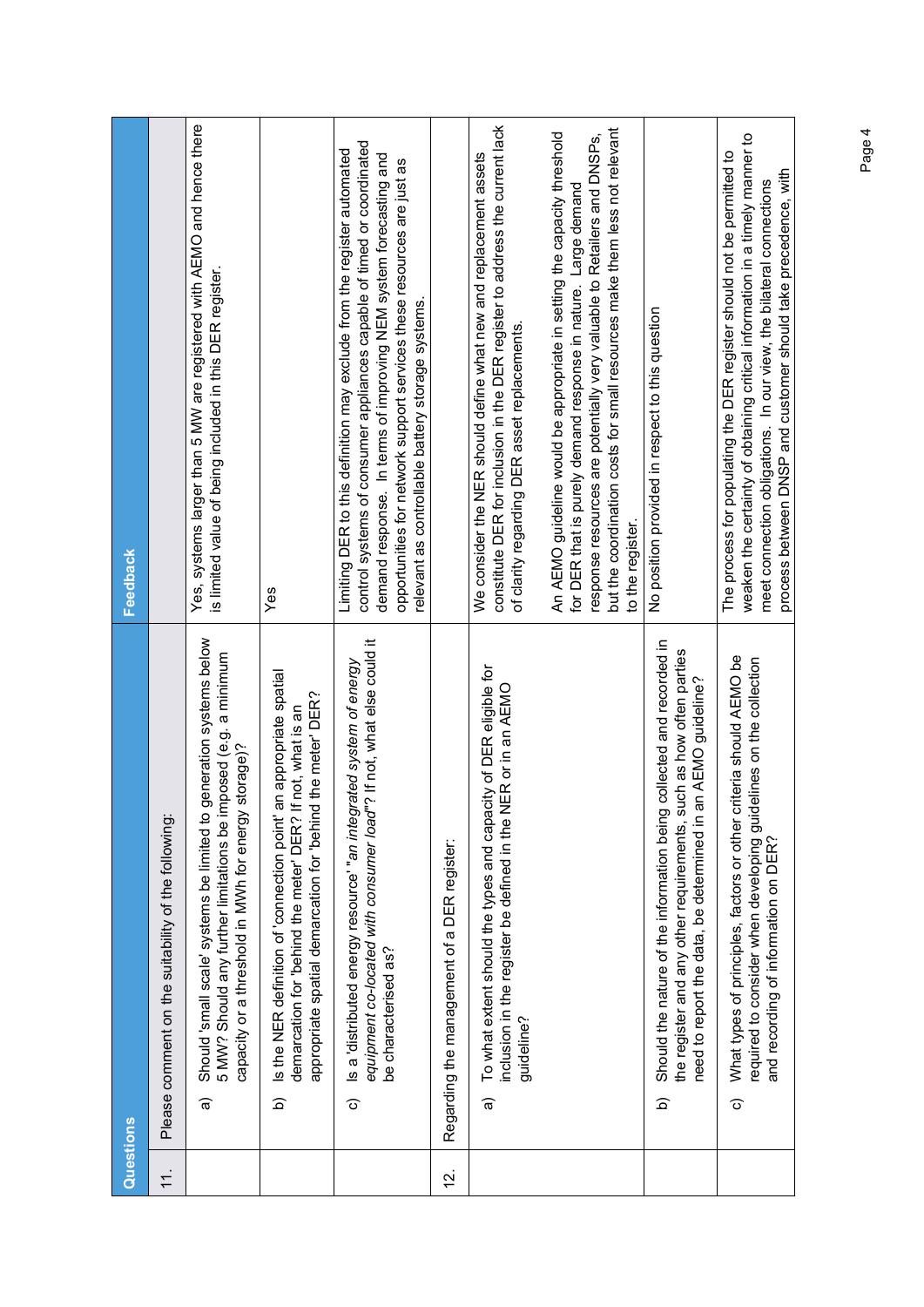| Questions        |                                                                                                                                                                                                                                           | Feedback                                                                                                                                                                                                                                                                                                                                                                                                                                                                               |
|------------------|-------------------------------------------------------------------------------------------------------------------------------------------------------------------------------------------------------------------------------------------|----------------------------------------------------------------------------------------------------------------------------------------------------------------------------------------------------------------------------------------------------------------------------------------------------------------------------------------------------------------------------------------------------------------------------------------------------------------------------------------|
|                  |                                                                                                                                                                                                                                           | additional information that might be valuable in the register being a<br>subsequent phase in the process.                                                                                                                                                                                                                                                                                                                                                                              |
|                  |                                                                                                                                                                                                                                           | or repetitive handling of information provided by installers and customers.<br>The guideline should promote efficient operations, avoiding unnecessary                                                                                                                                                                                                                                                                                                                                 |
| Chapter $5 -$    | Section 5.3 – Data collection and compliance                                                                                                                                                                                              |                                                                                                                                                                                                                                                                                                                                                                                                                                                                                        |
| $\frac{3}{3}$    | updated to achieve the<br>How often does the data need to be collected and<br>objectives of a DER register?                                                                                                                               | As often as customers install or update DER assets the data would need<br>to be collected and updated. DNSPs or Retailers have the potential to<br>monitor interval metering data.                                                                                                                                                                                                                                                                                                     |
| $\overline{4}$ . | across network regions in<br>Do you agree that there is a need for consistency<br>what data should be collected?                                                                                                                          | We agree with consistency across networks.                                                                                                                                                                                                                                                                                                                                                                                                                                             |
| 15.              | If DNSPs' connection application processes are considered a good method of<br>collecting data, what changes are needed to existing processes?                                                                                             | of customers obligations to seek connection agreements for new or altered<br>DNSPs currently lack practical mechanisms to participate in enforcement<br>DER assets at their premises. The DER register provides an opportunity<br>to address this issue.                                                                                                                                                                                                                               |
| 16.              | data collection? If yes, which parties are best placed to collect and report this<br>Should obligations on parties other than DNSPs be considered to support<br>data?                                                                     | parties to participate in DER data collection. MCs and MPs may be able to<br>temporary disconnection of customers whilst their export exceeds agreed<br>enable or disable the separate recording of bidirectional energy flows, or<br>participate in the enforcement of DER collection through their ability to<br>No, DSNPs are substantial enough to contract with other commercial<br>limits. However, these arrangements would require Rule changes to<br>support their operation. |
| 17.              | How would an obligation on the parties identified above best be applied and<br>enforced? Please provide details.                                                                                                                          | The AEMC should establish a mix of soft and hard enforcement<br>mechanisms.                                                                                                                                                                                                                                                                                                                                                                                                            |
| $\frac{8}{3}$    | Will a register be beneficial if the levels of compliance in relation to providing<br>compliance are needed?<br>information are similar to the low levels of compliance with the DNSP<br>connection application processes? What levels of | No position provided in respect to this question                                                                                                                                                                                                                                                                                                                                                                                                                                       |
| <u>(6)</u>       | How else can compliance levels be improved?                                                                                                                                                                                               | requirements to advise the DNSP of additions and changes to<br>Publishing Rules that communicate in plain language customer                                                                                                                                                                                                                                                                                                                                                            |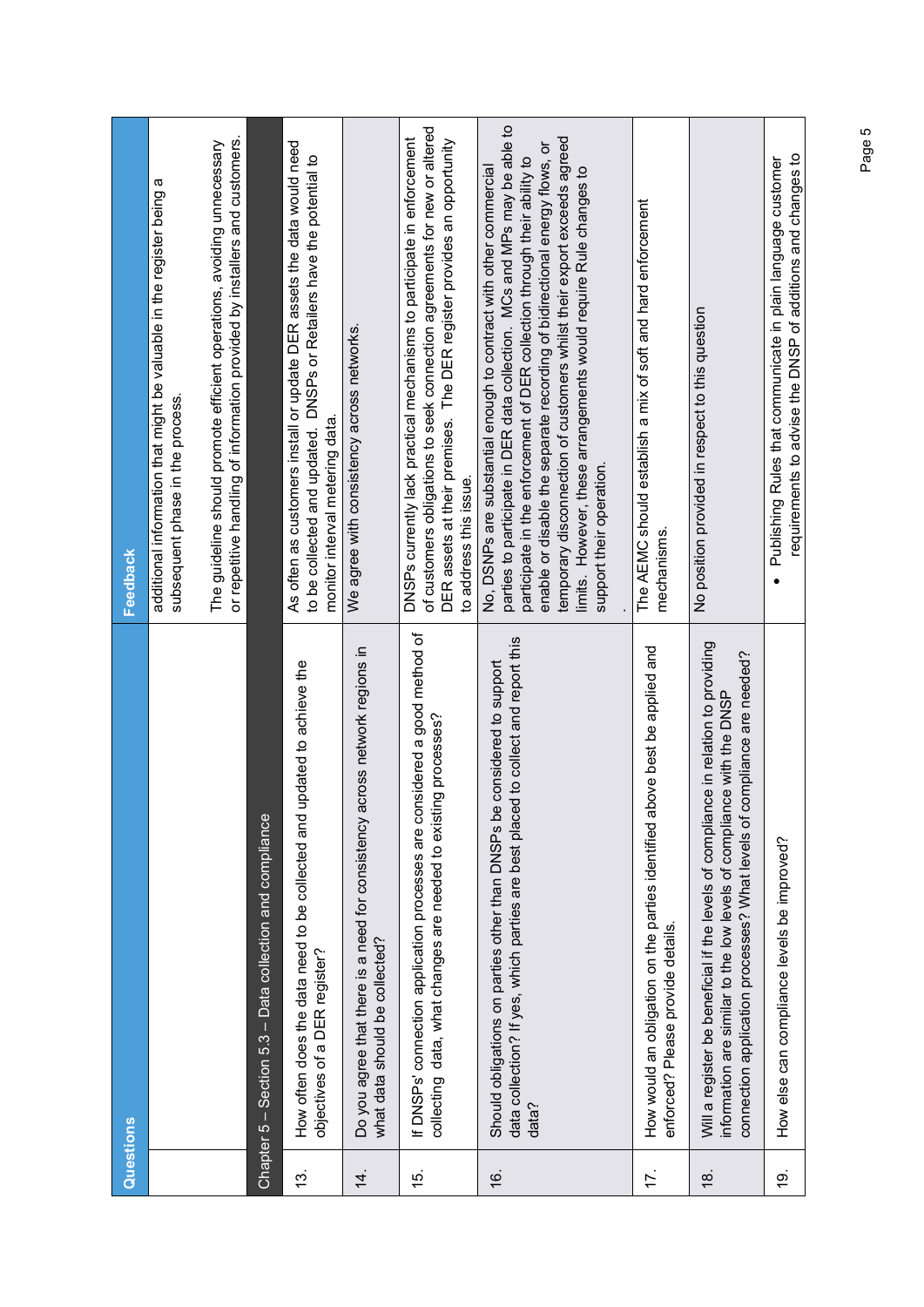| Questions       |                                                                                                                                                                                                                                                                                                                                                                                                                                   | <b>Feedback</b>                                                                                                                                                                                                                                                                                                        |
|-----------------|-----------------------------------------------------------------------------------------------------------------------------------------------------------------------------------------------------------------------------------------------------------------------------------------------------------------------------------------------------------------------------------------------------------------------------------|------------------------------------------------------------------------------------------------------------------------------------------------------------------------------------------------------------------------------------------------------------------------------------------------------------------------|
|                 |                                                                                                                                                                                                                                                                                                                                                                                                                                   | Installation accreditation bodies ensure connection agreements with<br>the DNSP are properly sort prior to connection of embedded<br>solar, battery, inverter and other DER systems.<br>generation.                                                                                                                    |
| 20.             | as technology changes?<br>How can compliance best be maintained over time                                                                                                                                                                                                                                                                                                                                                         | No position provided in respect to this question                                                                                                                                                                                                                                                                       |
|                 | Chapter 5 – Section 5.4 – Transparency and confidentiality                                                                                                                                                                                                                                                                                                                                                                        |                                                                                                                                                                                                                                                                                                                        |
| $\overline{21}$ | regulatory arrangements (such as the protected information provisions under<br>information adequate to protect market participants and consumers whose<br>the NEL and Privacy Act 1988) regarding the collection and disclosure of<br>Given the nature of information that may be required to be provided by<br>registered participants under the proposed rule change, are existing<br>DER systems are included in the register? | Current arrangements are adequate, although as the Consultation Paper<br>indicates these arrangements limit AEMO's ability to provide this<br>information to other parties such as emergency services.                                                                                                                 |
| 22.             | If not:                                                                                                                                                                                                                                                                                                                                                                                                                           |                                                                                                                                                                                                                                                                                                                        |
|                 | of potential consequences<br>of insufficient protection of such information?<br>What are the likely nature, and magnitude,<br>$\widehat{\mathfrak{a}}$                                                                                                                                                                                                                                                                            | No position provided in respect to this question                                                                                                                                                                                                                                                                       |
|                 | information that registered participants or others would be required to<br>Guidelines? If yes, how?<br>Should the NER limit, on the basis of confidentiality concerns, the<br>provide to AEMO under the DER Register<br><u>ର</u>                                                                                                                                                                                                  | No position provided in respect to this question                                                                                                                                                                                                                                                                       |
|                 | AEMO may use or disclose information provided to it under the DER<br>Should the NER limit, on the basis of confidentiality concerns, how<br>Register Guidelines? If yes, how?<br>ි                                                                                                                                                                                                                                                | No position provided in respect to this question                                                                                                                                                                                                                                                                       |
| 23.             | establishment of the<br>Are there any competition concerns raised by the $\epsilon$<br>register?                                                                                                                                                                                                                                                                                                                                  | already have a reasonable right to seek relevant technical information from<br>connecting customers, and assuming DER register information would only<br>There are no competition concerns raised with the DER register. DNSPs<br>be shared with the customers appointed market participants and service<br>providers. |
|                 | Chapter 5 - Section 5.5 - Safety issues and emergency response                                                                                                                                                                                                                                                                                                                                                                    |                                                                                                                                                                                                                                                                                                                        |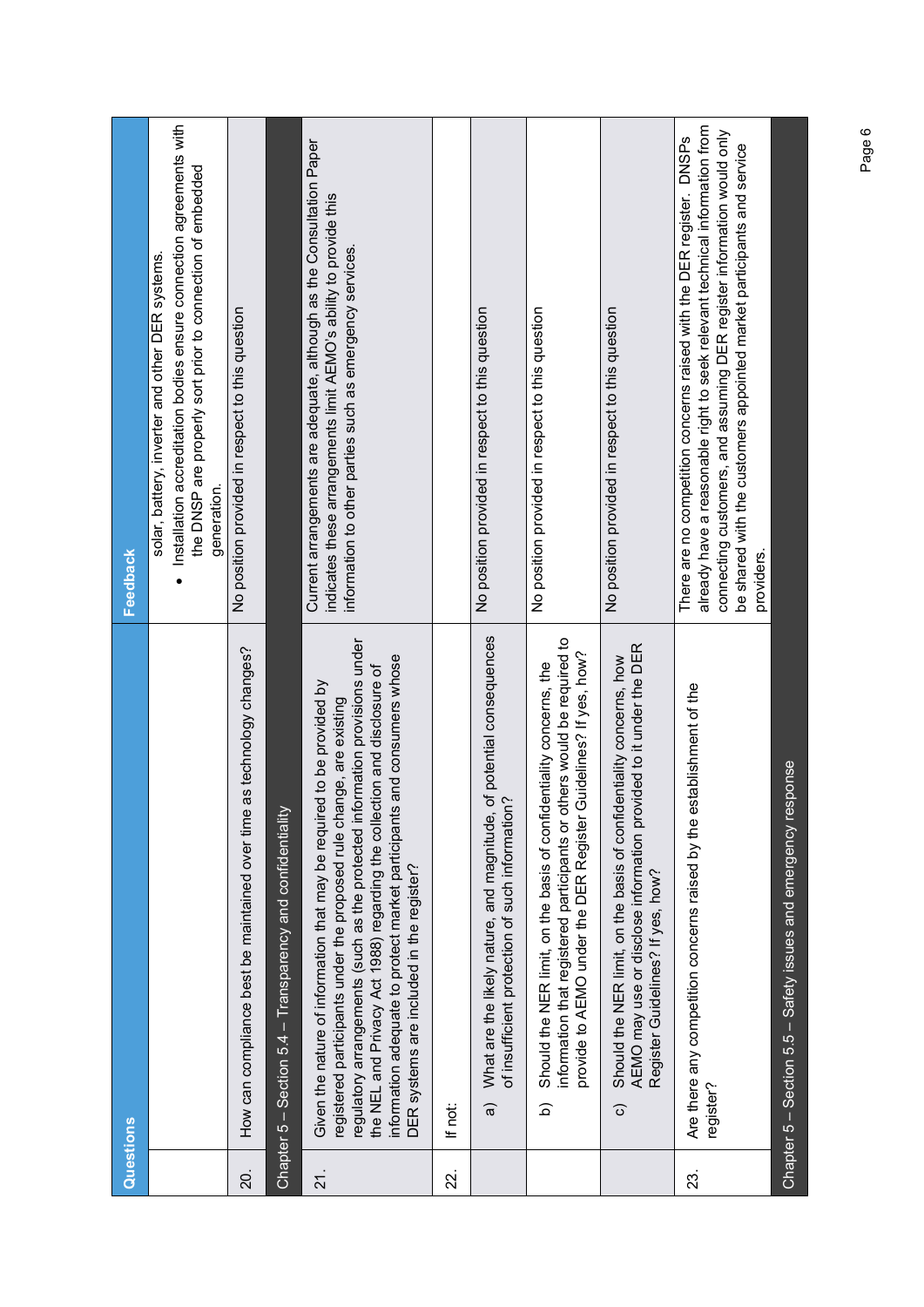| Questions |                                                                                                                                                                                           | <b>Feedback</b>                                                                                                                                                                                                                                                                                                                                                                                             |
|-----------|-------------------------------------------------------------------------------------------------------------------------------------------------------------------------------------------|-------------------------------------------------------------------------------------------------------------------------------------------------------------------------------------------------------------------------------------------------------------------------------------------------------------------------------------------------------------------------------------------------------------|
| 24.       | register be useful to<br>Would the sharing of data collected under a DER<br>emergency services, and if so, how?                                                                           | site is disconnected from the distribution network. We know this because<br>systems that allows the premises electrical installation to be live after the<br>In situations of fire and flood, emergency personnel may need to know<br>emergency services sometimes request supply disconnection when<br>about the presents of a hazardous reasonably large battery or any<br>responding to fires or floods. |
| 25.       | that could facilitate the practical sharing of data with emergency responders<br>(e.g. requisite IT systems)<br>Are there existing mechanisms currently in place<br>on a real time basis? | No position provided in respect to this question                                                                                                                                                                                                                                                                                                                                                            |
| 26.       | Is the proposed DER register the most practical mechanism to provide<br>emergency services with the required information?                                                                 | emergency service personnel could seek this information when required as<br>If DSNPs have fast convenient access to DER register information then<br>they do today in requesting an emergency supply disconnection.                                                                                                                                                                                         |
| 27.       | What important features does a register need to have in order to meet the<br>needs of emergency services?                                                                                 | No position provided in respect to this question                                                                                                                                                                                                                                                                                                                                                            |
| <u>ನ</u>  | To what extent is energy related information already shared between relevant<br>for safety reasons?<br>bodies (e.g. AEMO/CER) to emergency services                                       | No position provided in respect to this question                                                                                                                                                                                                                                                                                                                                                            |
|           | Other comments on the rule change request or consultation paper                                                                                                                           |                                                                                                                                                                                                                                                                                                                                                                                                             |
| စ္လ       | Do you have any other comments on the rule change request or the<br>consultation paper?                                                                                                   | No position provided in respect to this question                                                                                                                                                                                                                                                                                                                                                            |